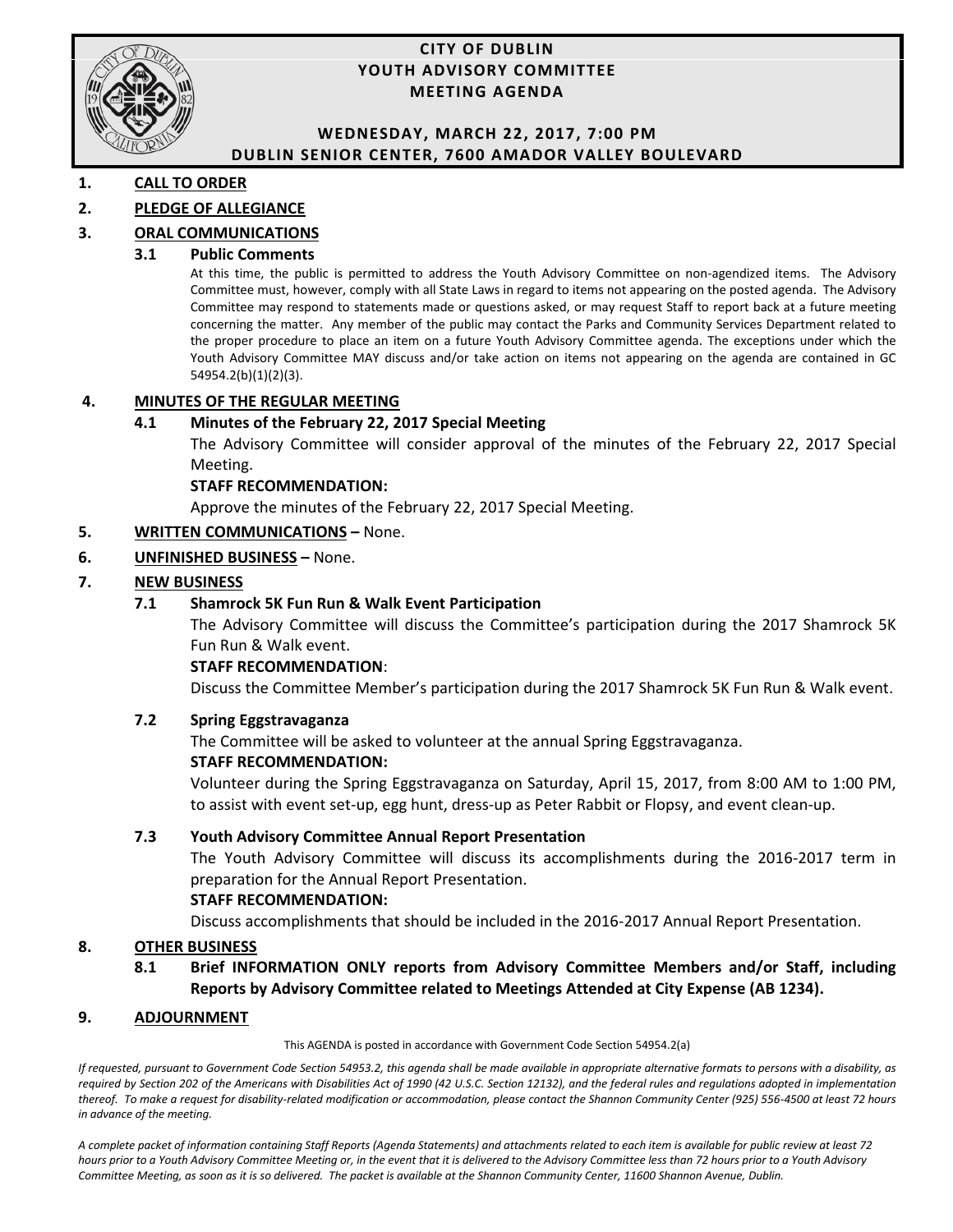

| DATE:           | March 22, 2017                                                                   |
|-----------------|----------------------------------------------------------------------------------|
| TO:             | Honorable Chair and Committee Members                                            |
| FROM:           | Lisa McPherson, Recreation Supervisor                                            |
| <b>SUBJECT:</b> | Minutes of the February 22, 2017 Special Meeting of the Youth Advisory Committee |

## EXECUTIVE SUMMARY:

The Youth Advisory Committee will consider approval of the minutes of the February 22, 2017 Special Meeting of the Youth Advisory Committee.

## FINANCIAL IMPACT:

None.

### RECOMMENDATION:

Approve the minutes of the February 22, 2017 Special Meeting of the Youth Advisory Committee.

### DESCRIPTION:

The Youth Advisory Committee will consider approval of the minutes of the February 22, 2017 Special Meeting of the Youth Advisory Committee.

## NOTICING REQUIREMENTS/PUBLIC OUTREACH:

None.

## ATTACHMENTS:

1. Draft Minutes of the February 22, 2017 Special Meeting of the Youth Advisory Committee.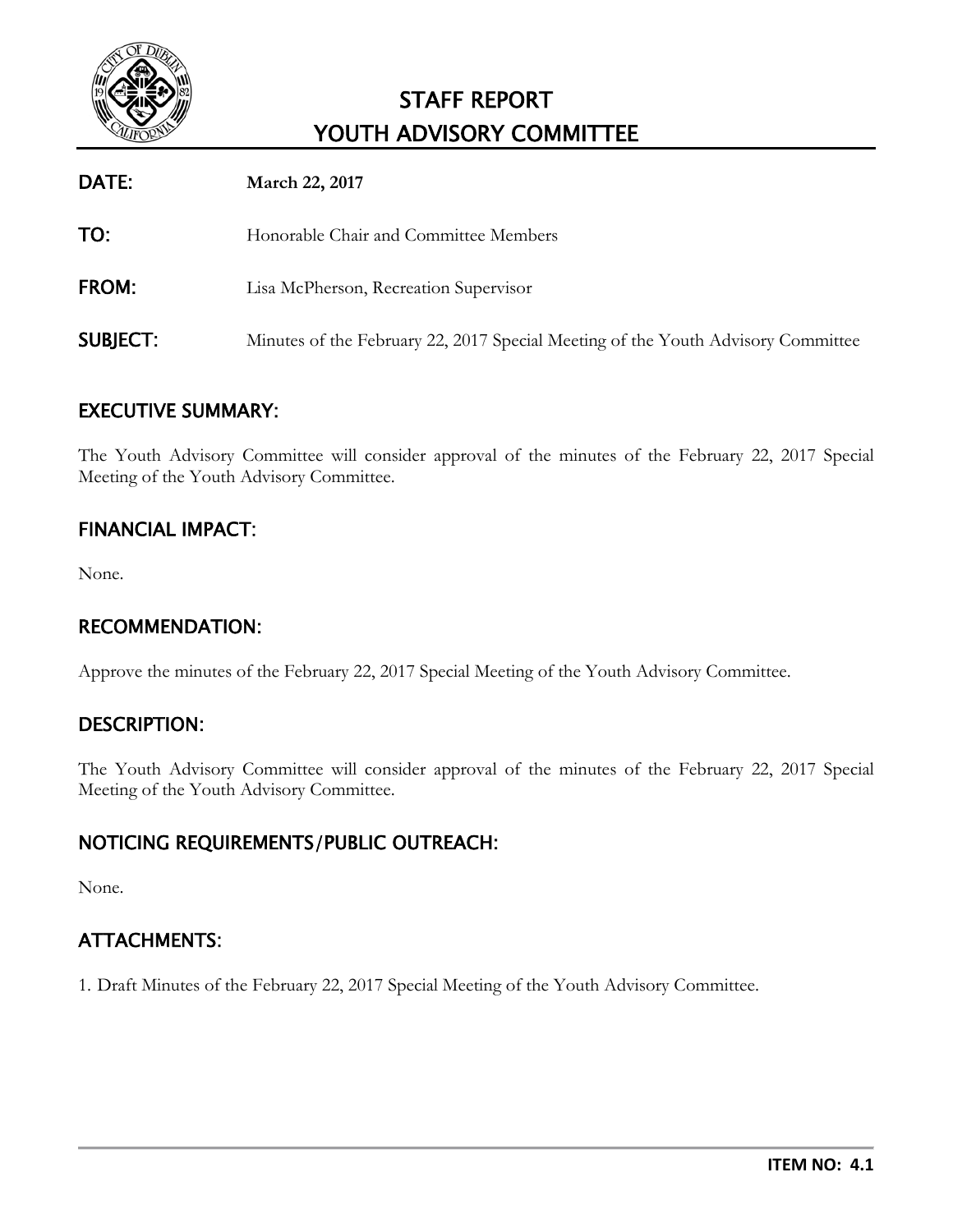

# **YOUTH ADVISORY COMMITTEE SPECIAL MEETING** *Draft Minutes*

**CITY OF DUBLIN**

February 22, 2017

**The February 22, 2017 meeting of the Youth Advisory Committee was called to order at 5:00 PM at the Shannon Community Center by Vice Chair Wang.**

#### **PLEDGE OF ALLEGIANCE**

The Pledge of Allegiance was recited by those present.

#### **ROLL CALL**

Committee Members (CM) Present: Batra, Bruckhorst, Goel, Imran, Nuruddin, Shangle, Wang, Wong Committee Members Absent: Alini, Brakeman, Butler, Kolan, Mahadeshwar, Mitr, Tran, Zhu Liaison Absent: Bedi, Parks and Community Services Commission Liaison Staff Present: McPherson

#### **ORAL COMMUNICATIONS**

**3.1 Public Comments** – None.

#### **APPROVAL OF MINUTES**

### **4.1 Minutes of the January 25, 2017 Regular Meeting**

On a motion by CM Shangle, seconded by CM Imran, and by a vote of 8-0-0, with Committee Members Alini, Brakeman, Butler, Kolan, Mahadeshwar, Mitr, Tran and Zhu absent, the Youth Advisory Committee voted to approve the minutes of the Regular Meeting of January 25, 2017, as presented.

**WRITTEN COMMUNICATIONS** – None.

### **UNFINISHED BUSINESS** – None.

#### **NEW BUSINESS**

## **7.1 Recruitment Process for the 2017-2018 Youth Advisory Committee and Student Representative to the Parks and Community Services Commission**

Recreation Supervisor Lisa McPherson presented the Staff Report. Staff encouraged current Committee Members to consider applying and encourage other youth to apply.

### *ACTION*

The Advisory Committee received the Report.

### **7.2 Dublin High School Senior Leadership Capstone Project Events**

Recreation Supervisor, Lisa McPherson, presented the Staff Report. CM Shangle emphasized the importance for Committee Members to attend the Capstone Project events.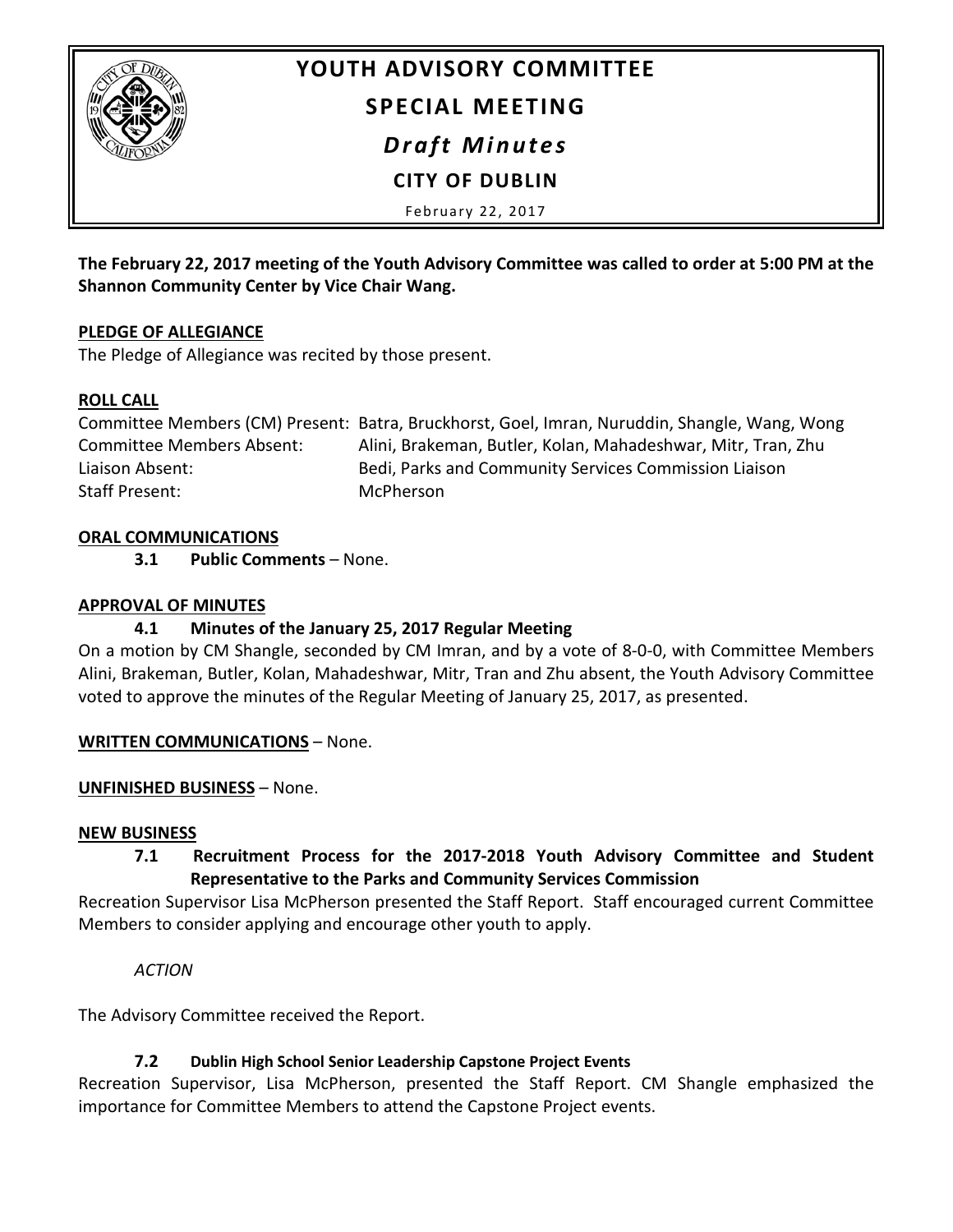YAC Draft Minutes – February 22, 2017 – Page **2** of **2**

*ACTION*

The Advisory Committee received the Report.

#### **OTHER BUSINESS**

The Advisory Committee Members provided brief reports on upcoming events.

#### **ADJOURNMENT**

Being no further business, the meeting adjourned at 5:20 PM.

Minutes prepared by Lisa McPherson, Recreation Supervisor.

\_\_\_\_\_\_\_\_\_\_\_\_\_\_\_\_\_\_\_\_\_\_\_\_\_\_\_\_\_\_ Chairperson

ATTEST: \_\_\_\_\_\_\_\_\_\_\_\_\_\_\_\_\_\_\_\_\_\_\_\_\_\_\_\_\_\_\_\_\_

 Lisa McPherson Recreation Supervisor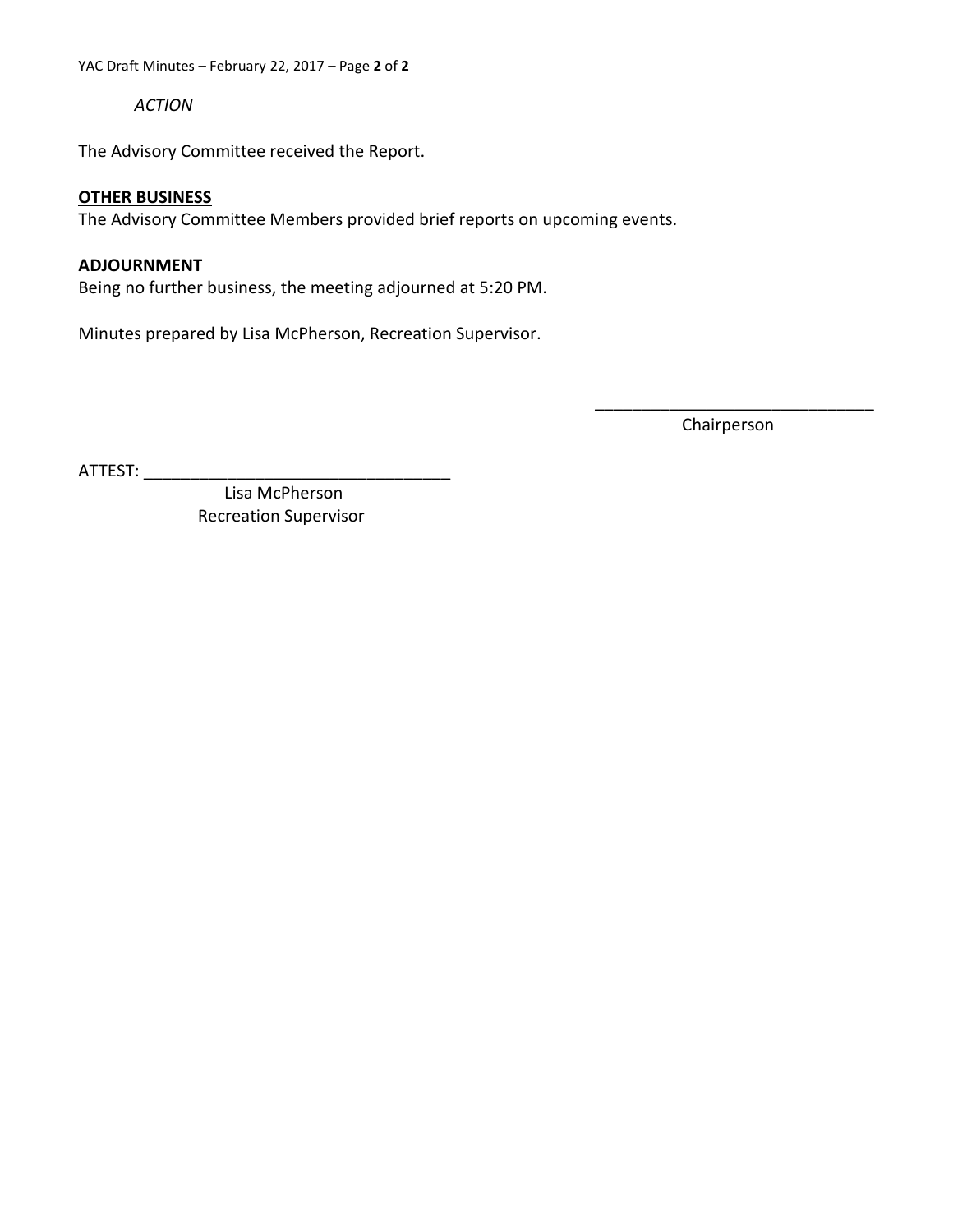

| DATE:           | March 22, 2017                                 |
|-----------------|------------------------------------------------|
| TO:             | Honorable Chair and Committee Members          |
| <b>FROM:</b>    | Lisa McPherson, Recreation Supervisor          |
| <b>SUBJECT:</b> | Shamrock 5K Fun Run & Walk Event Participation |

## EXECUTIVE SUMMARY:

The Advisory Committee will discuss the Committee's participation during the 2017 Shamrock 5K Fun Run & Walk event.

## FINANCIAL IMPACT:

None.

## RECOMMENDATION:

Discuss the Committee Member's participation during the 2017 Shamrock 5K Fun Run & Walk event.

### DESCRIPTION:

The City's 19th annual Shamrock 5K Fun Run & Walk event will be held on Sunday, March 19, 2017 starting on Dublin Boulevard across from the Dublin Civic Center. The event utilizes volunteers to run a large portion of the event. This year Advisory Committee Members are planning to assist Staff with event preparation and day of event activities which include set-up and clean-up, and job shadowing Staff members in key positions during the event.

## NOTICING REQUIREMENTS/PUBLIC OUTREACH:

None.

## ATTACHMENTS:

None.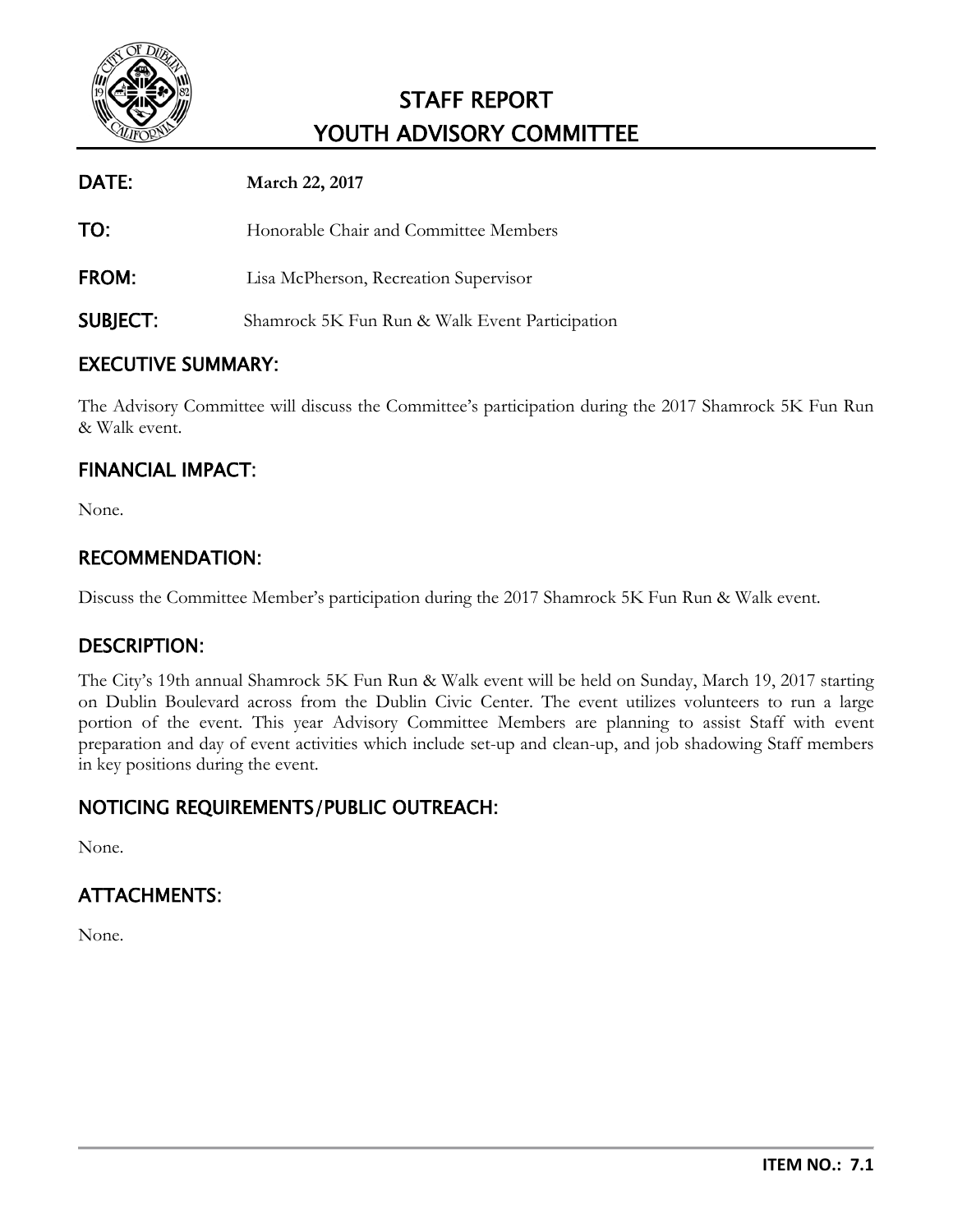

| DATE:           | <b>March 22, 2017</b>                 |
|-----------------|---------------------------------------|
| TO:             | Honorable Chair and Committee Members |
| <b>FROM:</b>    | Lisa McPherson, Recreation Supervisor |
| <b>SUBJECT:</b> | Spring Eggstravaganza                 |

## EXECUTIVE SUMMARY:

The Committee will be asked to volunteer at the annual Spring Eggstravaganza event.

### FINANCIAL IMPACT:

None.

## RECOMMENDATION:

Volunteer during the Spring Eggstravaganza on Saturday, April 15, 2017, from 8:00 AM to 1:00 PM, to assist with event set-up, egg hunt, dressing-up as Peter Rabbit or Flopsy, and event clean-up.

### DESCRIPTION:

The City's annual Spring Eggstravaganza will be held on Saturday, April 15, 2017 at Emerald Glen Park. The event will feature an egg hunt, crafts, games, bounce houses and photos with Peter Rabbit and Flopsy.

The Youth Advisory Committee typically assists Staff with the event by volunteering for event set-up, egg hunt, dressing up as Peter Rabbit or Flopsy, and event clean-up. Staff is requesting the Committee volunteer at the event for the above-mentioned duties.

## NOTICING REQUIREMENTS/PUBLIC OUTREACH:

None.

## ATTACHMENTS:

None.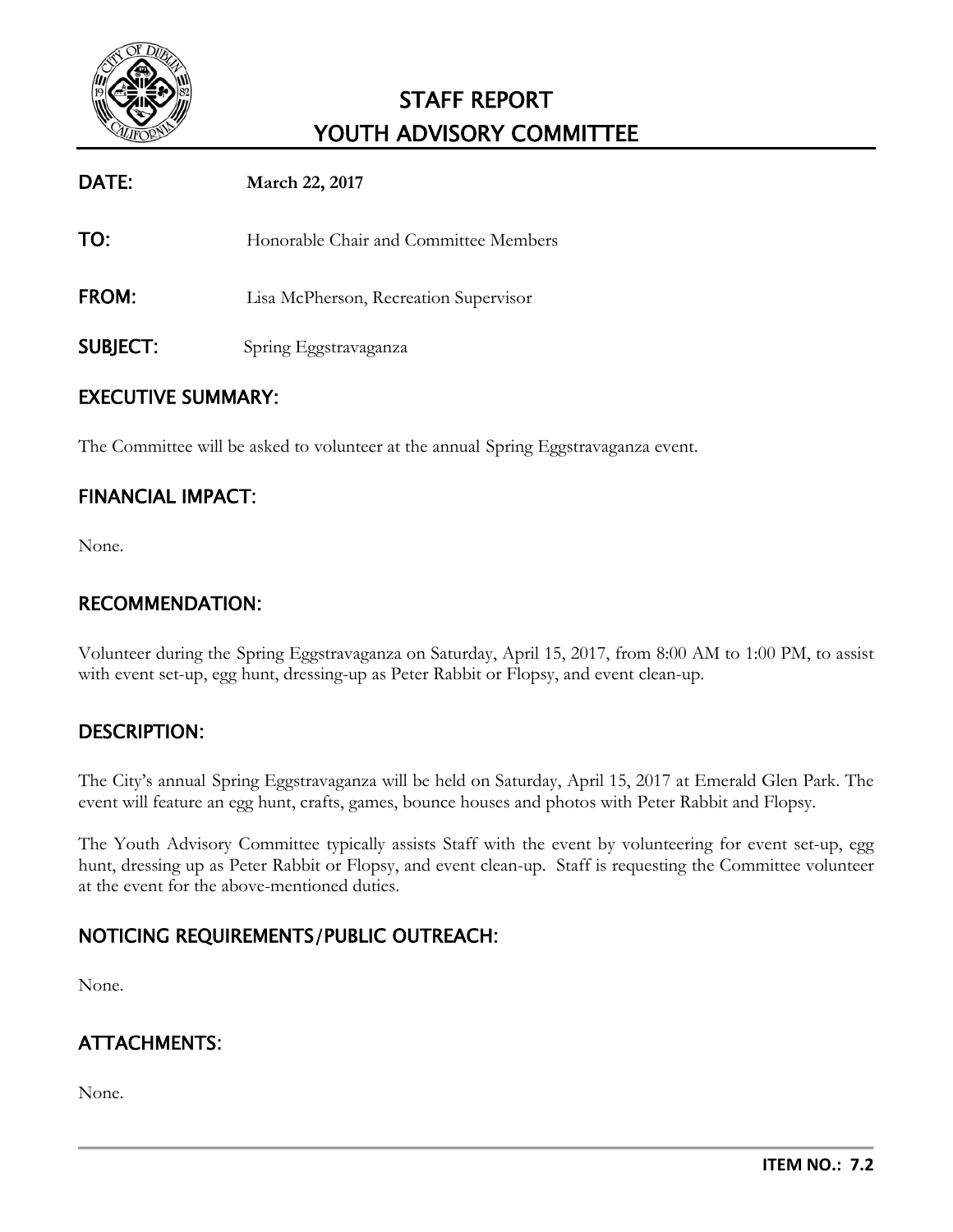

| DATE:           | March 22, 2017                                      |
|-----------------|-----------------------------------------------------|
| TO:             | Honorable Chair and Committee Members               |
| <b>FROM:</b>    | Lisa McPherson, Recreation Supervisor               |
| <b>SUBJECT:</b> | Youth Advisory Committee Annual Report Presentation |

## EXECUTIVE SUMMARY:

The Youth Advisory Committee will discuss its accomplishments during the 2016-2017 term in preparation for the Annual Report Presentation.

## FINANCIAL IMPACT:

None.

### RECOMMENDATION:

Discuss accomplishments that should be included in the 2016-2017 Annual Report Presentation.

### DESCRIPTION:

Each year, Youth Advisory Committee members present an Annual Report Presentation highlighting the Youth Advisory Committee's accomplishments during the current term. These accomplishments include: volunteering at City events, Youth Mini Grant awarded recipients, fundraising efforts for the Youth Fee Assistance Program, Tri-Valley Teen Job and Career Fair participation, and other projects that involved the Advisory Committee. The presentation will be presented in May during the Parks and Community Services Commission and City Council meetings.

The Youth Advisory Committee's 2016-2017 tem accomplishments include the following:

- Volunteered to assist Staff during City events (Eggstravaganza and Tree Lighting Ceremony)
- Awarded five Dublin Unified Schools District youth organizations a Youth Advisory Committee Youth Mini Grant, totaling \$1,600 (Dublin High Best Buddies Club, Dublin High Plushies Aimed to Comfort Hearts (P.A.T.C.H) Club, Dublin High Model United Nations, Fallon Middle School California Junior Scholarship Federation (CJSF), and Wells Middle School Leadership Club).
- Attended the Tri-Valley Youth Advisory Committee Roundtable at the San Ramon Community Center on Saturday, January 28, 2017.